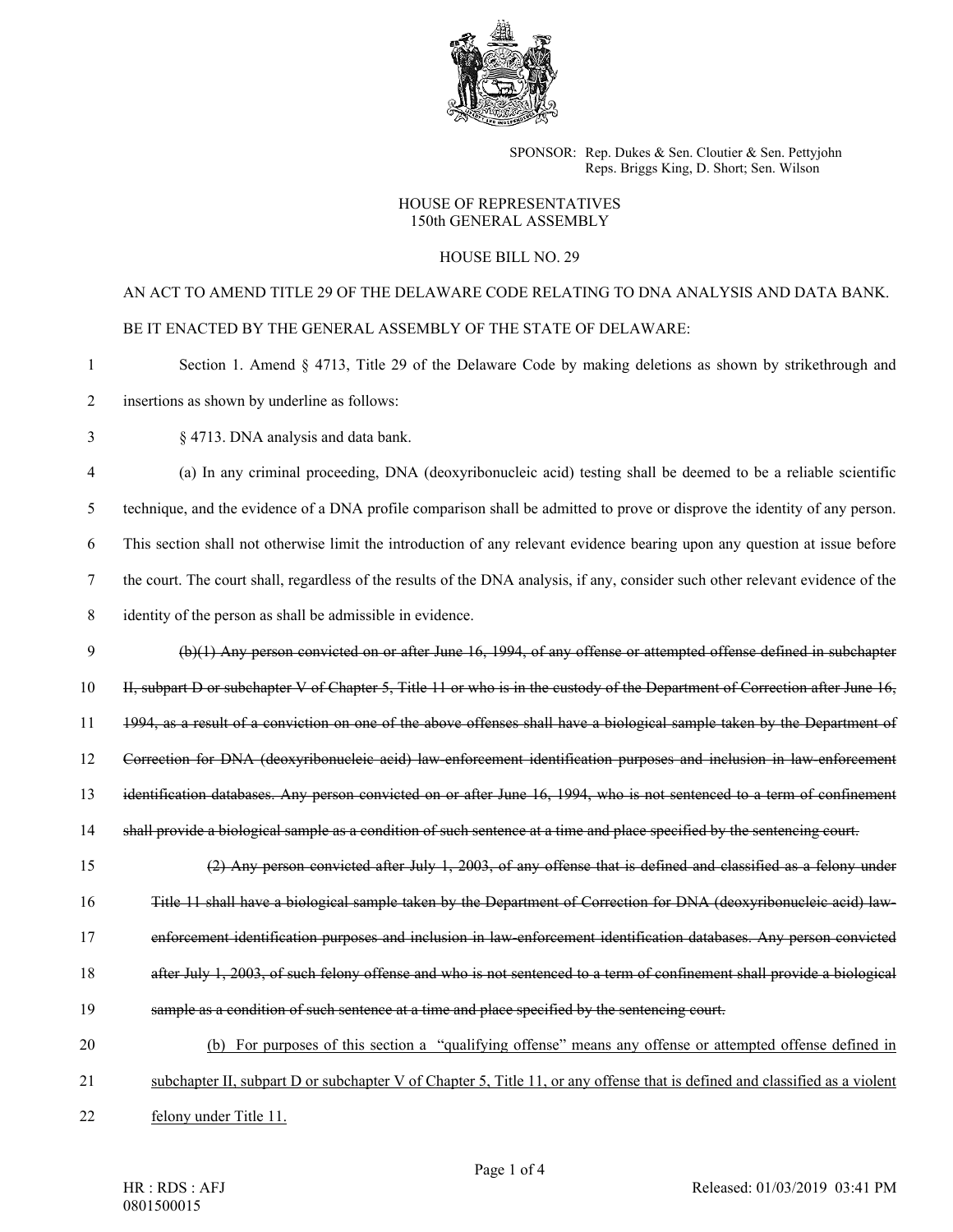- 23 (c) For purposes of this section "biological sample" means a DNA sample acquired from a blood sample or a 24 buccal swab, unless specifically identified otherwise.
- 25 (d)(1) Any person who is arrested for a qualifying offense, or for any person who is in the custody of the 26 Department of Correction that is the result of a conviction of at least one (1) qualifying offense shall have a biological 27 sample taken for DNA (deoxyribonucleic acid) law enforcement identification purposes and inclusion in law 28 enforcement identification databases in accordance with the procedures and regulations provided under this section.
- 29 (2) No biological sample that is taken shall be processed or placed in a database until the person has been 30 arraigned and a finding of probable cause is found for the qualifying offense. If no probable cause is found the 31 biological sample shall be immediately destroyed.
- 32 (e) Any individual required to have a biological sample taken following an arrest but prior to a conviction of 33 a qualifying offense shall only have the biological sample administered using the buccal swab method. Following 34 conviction of a qualifying offense, the biological sample may be administered using either the buccal swab or blood 35 sample method.
- 36 (f) (c) The For any biological samples taken using a blood sample, the biological samples shall be obtained in 37 a medically approved manner by a physician, registered nurse, licensed practical nurse, phlebotomist, medical 38 technologist or other qualified personnel approved by the Director of the Division of Forensic Science, and packaged 39 and submitted in containers provided or approved by the Division of Forensic Science in accordance with 40 administrative regulations promulgated by the Division of Forensic Science. No civil liability shall attach to any person 41 authorized to obtain a biological sample as provided by this section as a result of obtaining a biological sample from 42 any person, provided the biological sample was obtained according to generally accepted medical procedures.
- 43 (g) For any biological samples taken using a buccal swab, the biological samples shall be obtained by an 44 individual who is strained in the collection procedures established by the Division of Forensic Science.
- 45 (h) (d) Any person who tampers or attempts to tamper with any biological sample or the container collected 46 pursuant to subsection (b) or (c) without lawful authority shall be guilty of a Class D felony.
- $\mathbf{47}$  (i) (e) A centralized database of DNA (deoxyribonucleic acid) identification records for convicted criminals 48 shall be established in the Division of Forensic Science. The established system shall be compatible with the 49 procedures set forth in a national DNA identification index to ensure data exchange on a national level.
- 50 (i) ( $\oplus$  The purpose of the centralized DNA database is to assist federal, state and local criminal justice and law 51 enforcement agencies within and outside the State in the identification, detection or exclusion of individuals who are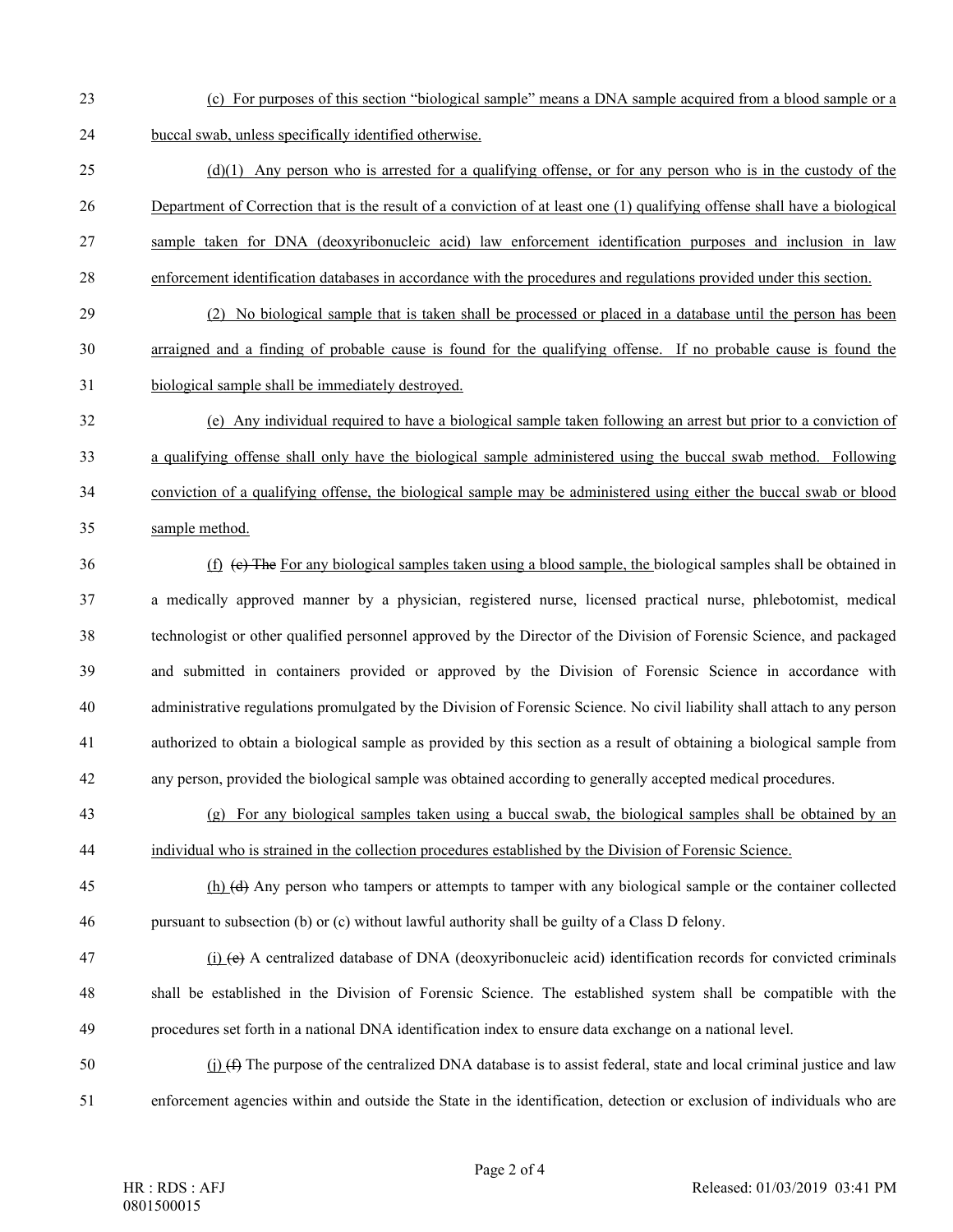- 52 subjects of the investigation or prosecution of sex-related crimes, violent crimes or other crimes and the identification 53 of missing and unidentified persons.
- $\frac{1}{2}$  (k)  $\left(\frac{1}{2}\right)$  The Division of Forensic Science shall receive, analyze and classify biological samples in compliance 55 with subsections (b) and (c) of this section, and shall record the DNA results in a centralized database for identification 56 and statistical purposes. Except as specifically provided in this section, the results of the analysis shall be securely 57 stored and shall remain confidential.
- 58 (l) (h) Records produced from the biological samples shall be used only for law enforcement purposes and 59 shall be exempt from the provisions of the Freedom of Information Act [Chapter 100 of this title].
- $(60 \text{ (m)} \text{ (i)} \text{ A person whose DNA profile has been included in the data bank pursuit to this section may pertinent to this section.}$ 61 Superior Court for expungement on the grounds that the conviction on which the authority for including the DNA 62 profile was based has been reversed or the case dismissed. The Division of Forensic Science, shall expunge all 63 identifiable information in the data bank pertaining to the person and destroy all biological samples from the person 64 upon receipt of a certified court order.
- 65 (n) Any DNA samples and records generated as a result of biological sample obtained under this section shall 66 be destroyed or expunged automatically from the State DNA database if the individual is not convicted of any 67 qualifying offense and no new trial is permitted.
- $(68 \t\t\t (o)$   $(i)$  The Division of Forensic Science shall promulgate administrative regulations necessary to carry out the 69 provisions of the DNA database identification system to include procedures for the collection of biological samples and 70 the database system usage and integrity.
- 71 (p) (k) Upon completion of the analysis required by this section, the Division of Forensic Science, shall 72 forward to the State Bureau of Identification the name and other identifying information required by the State Bureau 73 of Identification of each individual for whom a DNA identification record is developed. Upon receipt of such 74 information the State Bureau of Identification shall make a notation of the existence of such DNA identification record 75 in the criminal history record information file for such individual maintained pursuant to Chapter 85 of Title 11. Such 76 information shall be available to all requesting criminal justice agencies in the same manner and under the same 77 conditions as all other criminal record information maintained by the State Bureau of Identification.
- 78 (q) (*l*) Any person who disseminates, receives or otherwise uses or attempts to use information in the 79 database, knowing that such dissemination, receipt or use is for a purpose other than authorized by law, shall be guilty 80 of a Class A misdemeanor.